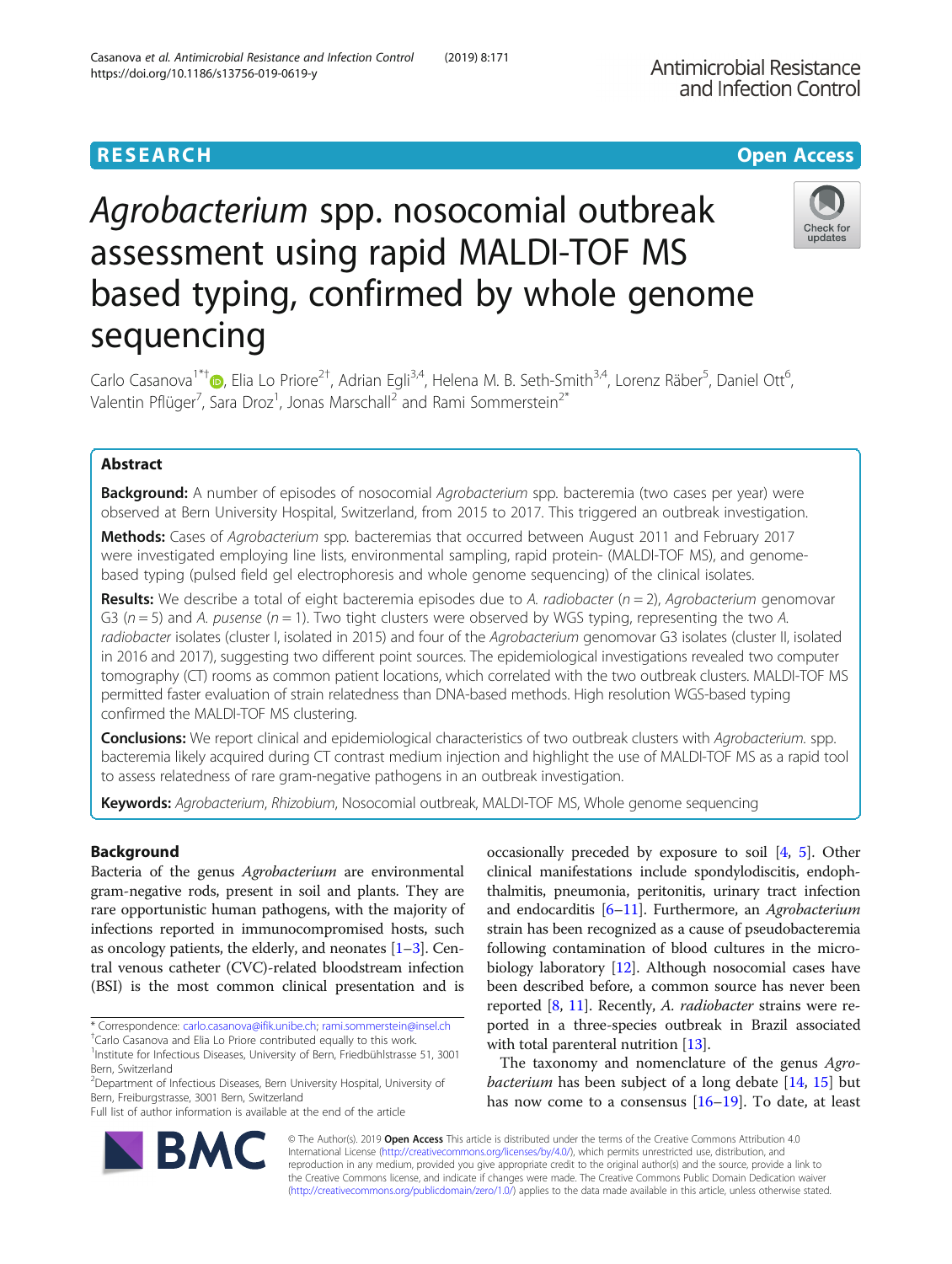20 genomospecies are recognized [[20](#page-7-0)] whereof many are yet to receive valid latin binomial names. Notably, a number of previous clinical reports on strains of "Rhizobium radiobacter" and "Agrobacterium tumefaciens" point at the same species, now officially termed Agrobacterium radiobacter (= genomovar G4 of the "A. tumefaciens species complex") [[19](#page-7-0)].

A variety of molecular techniques are available to determine relatedness of bacterial isolates in outbreak situations [[21\]](#page-7-0). Pulsed-field gel electrophoresis (PFGE) has been considered the "gold standard" typing method for many bacterial species; however, the method is not easily transferable between laboratories and requires a high level of standardization. Next-generation sequencing technologies are currently becoming more widely available for medical microbiology laboratories and typing by analysis of whole genome sequencing (WGS) data is the method offering the highest discriminatory power [\[22](#page-7-0)]. The introduction of MALDI-TOF MS has revolutionized clinical bacteriology and is used in many laboratories for rapid identification of most clinically relevant bacterial species at very low cost. Beyond species identification, the utility of MALDI-TOF MS-based typing for outbreak investigation has been demonstrated for several pathogens, including Acinetobacter baumannii, Enterobacter cloacae and Escherichia coli [\[23](#page-7-0)–[28\]](#page-8-0). For Enterococcus faecium and Staphylococcus aureus, however, it is more controversially discussed whether the discriminatory power of MALDI-TOF MS is sufficient for strain typing [[24,](#page-7-0) [29,](#page-8-0) [30](#page-8-0)], indicating that the applicability of this technique may depend on the bacterial species. Here, we investigated a series of nosocomial Agrobacterium spp. bacteremia episodes observed at Bern University Hospital, Switzerland, and used MALDI-TOF MS-based typing as first-line method to determine relatedness of the isolates, which was subsequently confirmed by highresolution WGS-based typing.

#### The event (index cases)

Index case A was a 72-year-old male admitted on November 26, 2015 for an elective transcatheter aortic valve implantation. A computed tomography (CT) angiography was performed on the admission day in CT room 1. The next day, the patient underwent diagnostic cardiac catheterization in the catheter laboratory A, followed by transcatheter aortic valve implantation in the hybrid procedure room. Three days later he developed fever with rigors, an elevated C-reactive protein (CRP) of 147 mg/l, and a leucocyte count of 15.0 G/L. At time of symptom onset, the left internal jugular CVC and a percutaneous sheath introducer, both inserted upon hospital admission, had already been removed. No alternative focus of infection was found. Both peripherally drawn blood cultures revealed growth of A. radiobacter. The tip culture of the removed CVC showed no growth. Antimicrobial treatment included empirical intravenous amoxicillin-clavulanate, cefepime and later ceftriaxone for a total duration of 10 days. The clinical course was favorable (Additional file [1:](#page-6-0) Figure S1).

Index case B was an 83-year-old female admitted on December 1, 2015 with acute congestive heart failure in the setting of severe aortic stenosis. She underwent diagnostic cardiac catheterization in catheter laboratory A on the same day. CT-angiography was performed 2 days later in CT room 1. On day three after catheterization she developed fevers with chills accompanied by an elevated CRP of 19 mg/l and a leucocyte count of 12.5 G/L. The only vascular access present was a peripheral venous catheter on the left forearm inserted upon hospital admission. No other potential focus of infection was detected. Both blood cultures drawn were positive for A. radiobacter. The peripheral catheter tip was not cultured. The patient was empirically treated with intravenous amoxicillin-clavulanate, followed by meropenem plus ciprofloxacin for a total duration of 14 days. The clinical course was favorable (Additional file [1](#page-6-0): Figure S1).

These two index cases triggered the outbreak investigation.

#### Methods

#### Epidemiological and clinical investigation

A case was defined as a patient with an Agrobacterium or Rhizobium sp. isolate from at least one blood culture during the hospital stay at Bern University Hospital, a 950-bed tertiary care center. Potential cases were reported by the infectious diseases consultation service and/or identified via a structured query of the microbiology laboratory's database with the search criteria ["Agrobacterium" OR "Rhizobium"] AND "blood culture" in the time period from 01 January 2011 to 31 December 2017. We then collected data on clinical and epidemiological baseline characteristics of the cases as well as treatment and outcome data.

We generated a line list in order to identify possible common sources. This was followed by on-site audits of identified common locations and environmental swabs of suspected sources. Environmental sampling was performed with premoistened swabs, cultured on MacConkey agar and CHROMagar™ Orientation (Becton Dickinson, Sparks, USA) (Additional file [1](#page-6-0): Table S1).

### Identification of blood culture isolates

Blood cultures were taken according to clinical routine and only if clinically indicated. Inoculated BacT/ALERT<sup>®</sup> FA plus (aerobic) and FN plus (anaerobic) blood culture bottles were incubated in the BacT/ALERT® 3D (before November 2016) or the VIRTUO® System (bioMérieux, Inc. Marcy l'Etoile, France). Initial identification was performed on blood culture isolates cultured at 35 °C in  $CO<sub>2</sub>$  enriched atmosphere by MALDI-TOF MS (Bruker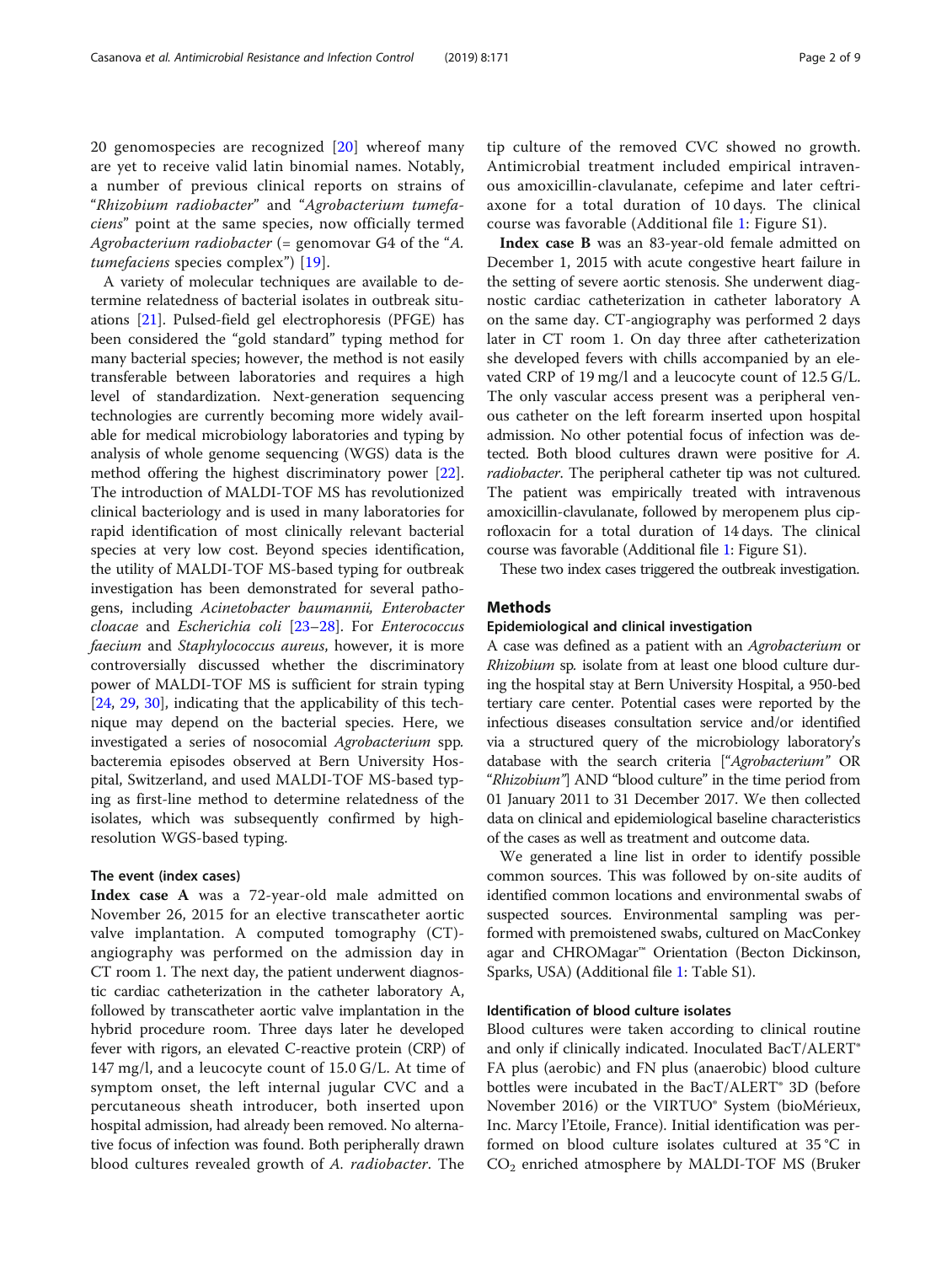Biotyper; Bruker Daltonics, Bremen, Germany) using the MBT 6903 MSP Library, and for selected isolates with 16S rRNA gene sequencing using the MicroSeq®500 16S rDNA PCR and Sequencing Kits (Applied Biosystems, Foster City, CA).

#### MALDI-TOF MS- based typing

MALDI-TOF MS-based typing was performed as described previously, with minor modifications [[23\]](#page-7-0). In brief, fresh sub-cultured isolates were used and, after full protein extraction with formic acid, four spectra were generated for each isolate with a Microflex™ MALDI-TOF (Bruker Daltonics). Using the flexAnalysis™ software version 3.4 (Bruker Daltonics) spectra were visually examined in the "overlaid" and "list view" mode for differentiating peaks among the eight isolates. Due to slow growth of the subcultures the incubation time was extended from 24 h to 48 h to yield more pronounced  $m/z$  peaks. A peak list was generated with peaks with a signal intensity of > 1000 arbitrary units; peaks with a signal-to-noise ratio < 10 were only included in the analysis if they were visually clearly distinguishable from background level (Additional file [1:](#page-6-0) Figure S2). From the resulting binary peak list a distance matrix (dissimilarity structure) was computed (function dist) and a hierarchical cluster (function hclust) was generated in R [\[31](#page-8-0)]. Principal component analysis (PCA) was performed with MALDI Biotyper Compass Explorer 4.1 using standard settings.

#### Genome-based typing

Pulsed-field gel electrophoresis (PFGE): PFGE was performed with chromosomal DNA digested with Pme I as previously described [\[32\]](#page-8-0).

WGS: All isolates were sequenced on an Illumina MiSeq, 2x300bp following Nextera XT library preparation. Data analysis was performed in CLC genomics Workbench v9.5.3. All samples were mapped against a de novo assembly of isolate F, showing that mean sequencing coverage of all isolates was over 58x. A further within-cluster comparison was based on the mapping against the assembly of the genome of isolate B. Variants were called at 10x minimum coverage, 10 minimum count and 70% minimum frequency. Single nucleotide polymorphism (SNP) tree generation used a neighborjoining method: minimum coverage 10%, minimum zscore 1.96, multi-nucleotide variants included. Digital DNA:DNA hybridization [[33](#page-8-0)] was performed against all known Agrobacterium genomospecies [\[18\]](#page-7-0) and confirmed using average nucleotide identity (ANI; [http://](http://enve-omics.ce.gatech.edu/ani/) [enve-omics.ce.gatech.edu/ani/](http://enve-omics.ce.gatech.edu/ani/)). Mapping was also performed against plasmids pTi-SAKURA (accession number NC\_002147.1) and pRi1724 (NC\_002575.1), showing low  $\left($  < 20%) fraction of plasmids covered at low  $\left($  < 10x) coverage. The datasets supporting the conclusions of this article are available in the European Nucleotide Archive repository, under Project number PRJEB34002 [<https://www.ebi.ac.uk/ena/data/view/PRJEB34002>] (Additional file [1](#page-6-0): Table S2).

# Results

## Epidemiological and clinical investigation for the time period 2011–2017

In a two-week period between November 29 and December 7, 2015, we isolated A. radiobacter from blood cultures of two patients (Isolates A and B, =cluster I) admitted to the cardiology department. A close relation between the two isolates was suspected after rapid visual examination of their MALDI-TOF MS profiles (data not shown).

In October 2016 two additional patients presented with Agrobacterium sp. bloodstream infections within a two-week period (Isolates C and  $D_i$  = cluster II) and two more cases occurred in January and February 2017 (Isolates E and  $F_i$  = cluster II). The isolates were identified with MALDI-TOF MS as Agrobacterium sp. with A. radiobacter as best match. These additional cases led to an extended epidemiological and clinical investigation encompassing all cases between 2011 and 2017 at Bern University Hospital. Two further cases (Isolates G and H) were identified, resulting in a total of eight cases.

The clinical characteristics of the eight patients are provided in Tables [1](#page-3-0) and [2.](#page-4-0) The median age was 53 years (range 18–83 years), the majority were male (63%). Three patients were admitted to medical wards, three to a surgical ward, one was treated in the emergency room and one in the radiology outpatient clinic.

All patients underwent a CT-scan with contrast media injection before developing bacteremia. The time interval between diagnostic radiology and positive blood culture varied with each cluster. For cluster I (Isolates A and B) the median time-to-bacteremia was 81.3 h (range: 74.6–88.1 h); for cluster II (Isolates C, D, E and F) 1.0 h (range: 40 min - 59.4 h); and for cases G and H 26 and 19 days, respectively. Two of eight case patients (G and H) presented with a polymicrobial bloodstream infection. Six patients (75%) presented with fever, the remaining two were afebrile. Three patients (37.5%) presented with a central line-associated bloodstream infection (CLABSI), three (37.5%) with transient bacteremia, one (12.5%) with bloodstream infection and one (12.5%) a catheter-related bloodstream infection. All patients were initially treated with intravenous antibiotics with variable duration (see Table [2](#page-4-0) for details) and all patients were cured at the end of treatment without further infection-related complications. In all patients who had an intravascular device at the time of bacteremia, the device was removed.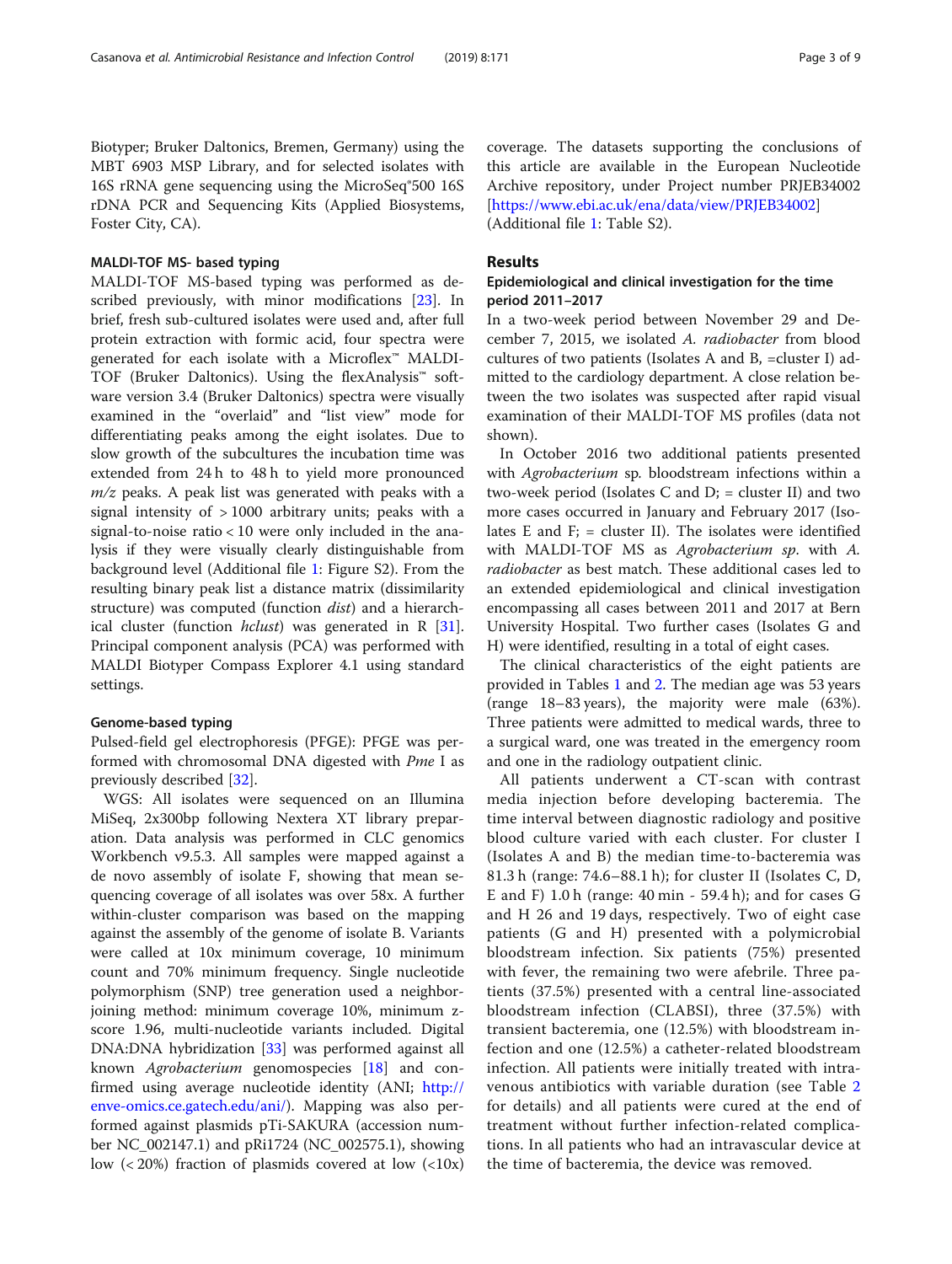| Patient Age Sex |    |    | Clinical<br>service | Date of hospital<br>admission | Cluster   | CT-scan<br>Room n°  | Date of<br>$CT-$<br>angiogram | Date of<br>first<br>positive<br>BC | $\Delta t$ CT-<br>positive BC | Isolate      | Other invasive<br>procedures            |
|-----------------|----|----|---------------------|-------------------------------|-----------|---------------------|-------------------------------|------------------------------------|-------------------------------|--------------|-----------------------------------------|
|                 | 47 | M  | Medicine            | 23.08.2011                    | <b>NA</b> | $CT1-R$             | 27.07.11                      | 23.08.11                           | 26d 23 h 44<br>m              | G            | none                                    |
| 2               | 38 | F. | Oncology            | 07.04.2013                    | <b>NA</b> | CT <sub>2</sub> -ER | 12.04.13                      | 02.05.13                           | 19d 17h 39<br>m               | $\mathsf{H}$ | Repeated self-injection of<br>sedatives |
| 3               | 72 | M  | Surgery             | 26.11.2015                    |           | $CT1-R$             | 26.11.15                      | 29.11.15                           | $3d$ 2 h 34 m A               |              | TAVI, CA                                |
| $\overline{4}$  | 83 | F. | Surgery             | 01.12.2015                    |           | $CT1-R$             | 03.12.15                      | 07.12.15                           | 3d 16 h 6 m B                 |              | CA                                      |
| 5               | 18 | M  | Medicine            | 01.10.2016                    | 2         | $CT2-ER$            | 01.10.16                      | 01.10.16                           | 0d 1 h 4 m                    | -C           | none                                    |
| 6               | 58 | M  | Emergency<br>Room   | 12.10.2016                    | 2         | CT <sub>2</sub> -ER | 12.10.16                      | 12.10.16                           | 0d 0 h 40 m                   | -D           | none                                    |
| $\overline{7}$  | 81 | M  | Surgery             | 10.01.2017                    | 2         | $CT2-FR$            | 21.01.17                      | 23.01.17                           | 2d 11h22m                     | - E          | Coronary bypass-surgery                 |
| 8               | 19 | F  | Radiology           | 24.02.2017                    | 2         | CT <sub>2</sub> -ER | 24.02.17                      | 24.02.17                           | 0d1h1m                        | - F          | none                                    |

<span id="page-3-0"></span>Table 1 Epidemiological data of eight Agrobacterium cases

Abbreviations: BC Blood culture, CA Coronary angiography, CT-R Computed Tomography-scan radiology (=CT Room 1), CT-ER Computed Tomography-scan emergency room, TAVI Transcatheter aortic valve replacement, Delta Time (Δt), h hour(s), m minute(s), d: day(s)

By means of a line list we identified a commonality for all cases in the form of the intravenous contrast medium injector in two Computer Tomography (CT) rooms (CT Exprés™, Debiotech S. A, Lausanne, Switzerland). For cases A and B we could not exclude a possible common source in the contrast media injector used in the same cardiac catheter laboratory (ACIST CVi™, ACIST Medical System, Eden Prairie, MN, U.S.A.), despite negative microbiological testing (Additional file [1:](#page-6-0) Figure S1). Beside the epidemiological links, a structural infection risk was identified in the semi-open design of this device (Additional file [1:](#page-6-0) Figures. S3 and S4). Device contamination could also have been facilitated by construction works adjacent to the cardiac catheter laboratory. Apart from A and B no other patient underwent an invasive cardiology procedure; therefore, we excluded this device as possible common source for all cases. Environmental screening in both, CT scan room and cardiac catheter laboratory, was performed on the contrast media injector pump (including fixed and changeable parts) and contrast media solution. Environmental testing was also performed on plants present in the corridor of the radiology department. (Additional file [1:](#page-6-0) Table S1). None of the cultures revealed growth of Agrobacterium spp.

#### MALDI-TOF MS-, PFGE- and WGS-based typing

All strains were typed by MALDI-TOF MS, PFGE and WGS. MALDI-TOF MS-typing based on visual examination of the peak profiles and PCA confirmed two temporally related clusters and two outliers (Fig. [1](#page-5-0)a and Additional file [1](#page-6-0): Figure S5): Cluster I (isolates A, B) occurred between November and December 2015 and cluster II (isolates C, D, E, F) between October 2016 and February 2017. According to the MALDI-TOF MS peak list the isolates within these clusters were identical, while a difference of eight  $m/z$  peaks was recorded to isolate H (Additional file [1:](#page-6-0) Table S3). Isolate G was unrelated, both chronologically and in terms of MALDI-TOF MS-typing results.

The dendrogram based on PFGE analysis was highly similar to the MALDI-TOF MS dendrogram in clearly delineating the two outbreak clusters I and II and the two separate isolates G and H (Additional file [1:](#page-6-0) Figure S6).

The WGS phylogenetic results further confirmed the clonality of the two clusters. The genomes of A and B differed by a single nucleotide polymorphism (SNP) (Fig. [1b](#page-5-0)). Digital DNA:DNA hybridization indicated that this cluster was most closely related to the A. radiobacter (= Agrobacter*ium* genomovar G4) type strain LMG[1](#page-6-0)40<sup>T</sup> (Additional file 1: Table S4). Cluster II consisted of isolates C, D, E and F, which all contained identical genomes, whereas isolate H shared only 89% of its genome with these four isolates, with the shared portion differing by over 2500 SNPs from the cluster (Fig. [1b](#page-5-0)), thereby validating the MALDI-TOF MS findings. Larger variable regions differing between these genomes include plasmids, phages, and integrative and conjugative elements / composite transposons. Digital DNA:DNA hybridization indicated that the strains in Cluster II, and isolate H, were most closely related to *Agrobacterium* genomovar G3.

Isolate G, finally, was clearly separated from all other isolates by all typing methods. According to the WGS results it could be assigned to the species  $A$ . pusense  $(=$ Agrobacterium genomovar G2). None of the isolates were found to carry pTi or pRi plasmids.

# **Discussion**

We report an outbreak investigation of eight cases of nosocomial Agrobacterium spp. bacteremia at a single tertiary referral center between 2011 and 2017. Environmental bacteria growing in blood cultures are usually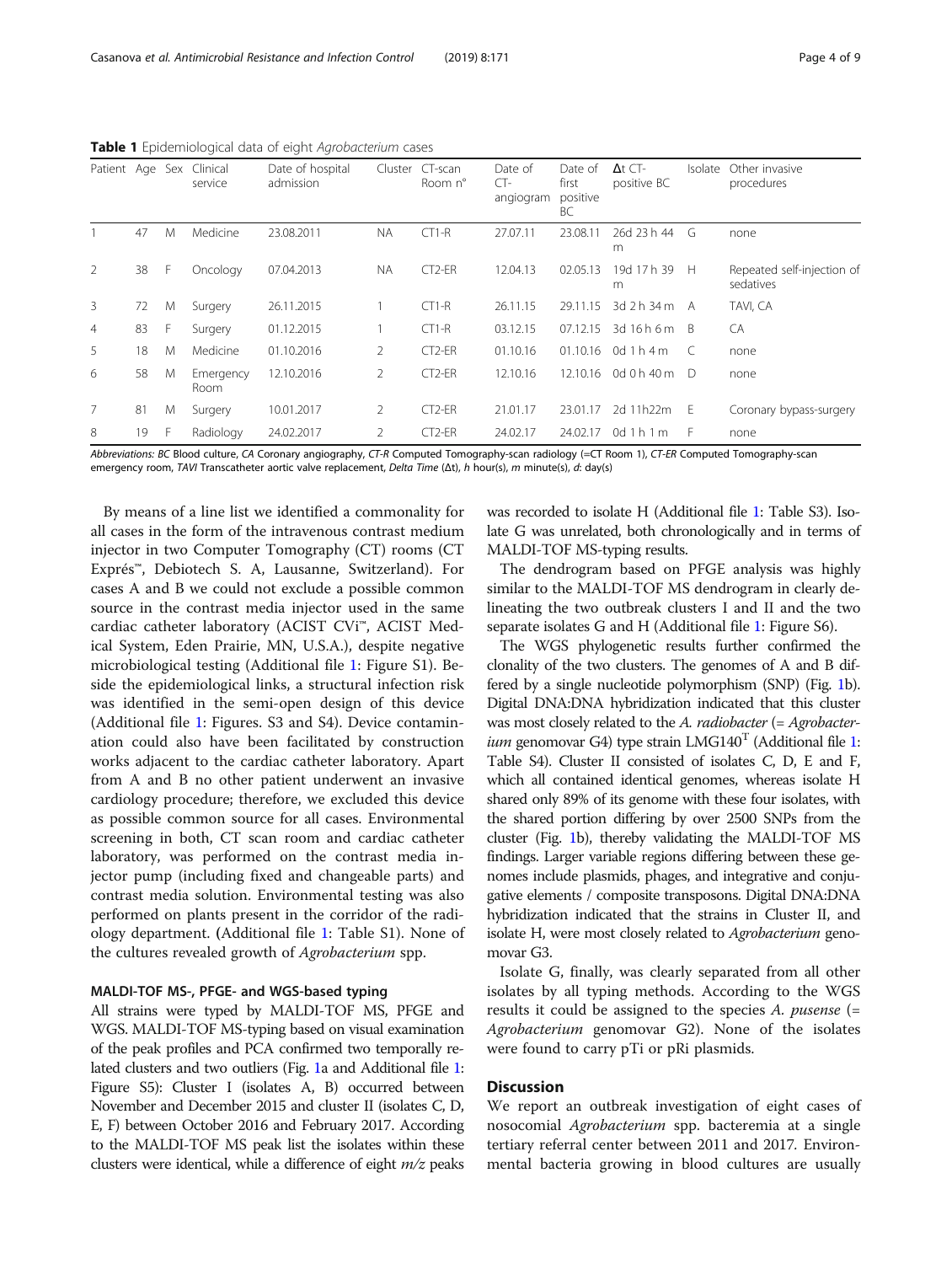<span id="page-4-0"></span>

|          | Table 2 Clinical data of eight Agrobacterium cases                                                                                                                                                                                                                                                                                                                                                                                                                                                                                                                                                                                                                                         |                                                 |                                                |                                                        |                                                                   |           |                                                              |                                                                            |                                         |         |
|----------|--------------------------------------------------------------------------------------------------------------------------------------------------------------------------------------------------------------------------------------------------------------------------------------------------------------------------------------------------------------------------------------------------------------------------------------------------------------------------------------------------------------------------------------------------------------------------------------------------------------------------------------------------------------------------------------------|-------------------------------------------------|------------------------------------------------|--------------------------------------------------------|-------------------------------------------------------------------|-----------|--------------------------------------------------------------|----------------------------------------------------------------------------|-----------------------------------------|---------|
|          | Isolate Main diagnosis at<br>admission                                                                                                                                                                                                                                                                                                                                                                                                                                                                                                                                                                                                                                                     | Rhizobium-<br>Diagnosis <sup>a</sup><br>related | Clinical Features<br>at time of BC<br>sampling | <b>BC</b> drawn before<br>N° positive BC/<br>treatment | Polymicrobial BSI                                                 |           | IVDs IVD culture                                             | Antibiotic treatment<br>(days)                                             | Treatment<br>duration<br>(days)         | Outcome |
| ⋖        | Elective surgery                                                                                                                                                                                                                                                                                                                                                                                                                                                                                                                                                                                                                                                                           | <b>CLABSI</b>                                   | Fever, chills                                  | 2/2                                                    | <b>DO</b>                                                         |           | CVC No growth                                                | Amoxicillin-clavulanic<br>acid $(2)$ , Cefepime $(3)$ ,<br>ceftriaxone (5) | removed on<br>10, CVC<br>day 8          | cured   |
| $\infty$ | Semi-elective surgery                                                                                                                                                                                                                                                                                                                                                                                                                                                                                                                                                                                                                                                                      | BSI                                             | Fever                                          | 2/2                                                    | <b>DO</b>                                                         | <b>MC</b> | Not performed                                                | acid (2), Meropenem +<br>Amoxicillin-clavulanic<br>Ciprofloxacin (12)      | 14, removal<br>date of PVC<br>unknown   | cured   |
| U        | Lung injury from smoke<br>inhalation                                                                                                                                                                                                                                                                                                                                                                                                                                                                                                                                                                                                                                                       | bacteraemia<br>Transient                        | Fever                                          | 1/2                                                    | $\frac{0}{1}$                                                     | PXC       | Not performed                                                | acid (3), Ceftriaxone (1)<br>Amoxicillin-clavulanic                        | 4                                       | cured   |
| ≏        | Community-acquired<br>pneumonia                                                                                                                                                                                                                                                                                                                                                                                                                                                                                                                                                                                                                                                            | pacteraemia<br>Transient                        | asymptomatic                                   | $\sqrt{2}$                                             | <b>DO</b>                                                         | PVC       | Not performed                                                | Amoxicillin-clavulanic<br>acid (7, Doxycyclin (7)                          |                                         | cured   |
| ш        | Acute-myocardial infarction                                                                                                                                                                                                                                                                                                                                                                                                                                                                                                                                                                                                                                                                | <b>CRBSI</b>                                    | Fever, chills                                  | 2/2                                                    | <b>DO</b>                                                         | PVC       | Agrobacterium sp.                                            | Piperacillin-tazobactam<br>(2), Ceftraixone (7)                            | removal day<br>9, PVC<br>$\overline{4}$ | cured   |
| Щ        | Connective Tissue Disease<br>Polyserositis related to<br>Jndifferentiated                                                                                                                                                                                                                                                                                                                                                                                                                                                                                                                                                                                                                  | bacteraemia<br>Transient                        | asymptomatic                                   | $\geq$                                                 | <b>PO</b>                                                         | PXC       | Not performed                                                | Cefepime (3)                                                               | 3                                       | cured   |
| U        | Atypical mycobacterial<br>pulmonary infection                                                                                                                                                                                                                                                                                                                                                                                                                                                                                                                                                                                                                                              | <b>CLABSI</b>                                   | Fever                                          | 1/2                                                    | anthrophi, Alcaligenes sp.<br>Yes; Ochrobactrum                   |           | Port Not performed                                           | Imipenem+cilastin                                                          | removal on<br>14, Port<br>day 9         | cured   |
| I        | Self-induced bleeding                                                                                                                                                                                                                                                                                                                                                                                                                                                                                                                                                                                                                                                                      | <b>CLABSI</b>                                   | Fever                                          | 2/3                                                    | paucimobilis, Viridans<br>Yes, Sphingomonas<br>group Streptococci | SC        | paucimobilis, Viridans<br>group Streptococci<br>Sphingomonas | Amoxicillin-clavulanic<br>acid                                             | removed on<br>12, CVC<br>day 6          | cured   |
|          | "Each Agrobacterium-related case was classified as follows: For central line associated BSI the Centers for Disease Control and Prevention (CDC) / National Health care Safety Network (NHSN) definition [34] was used. A<br>Abbreviations: BSI Bloodstream infection, CLABSI Central line associated bloodstream infection, CRBSI Catheter-related bloodstream infection, CVC Central venous catheter, D Days, ND Intravascular device, PVC<br>catheter-related BSI was defined according to the respective Infectious Disease Society of America guideline [35]. A transient bacteremia was defined as a positive blood culture in an asymptomatic patient<br>Peripheral venous catheter |                                                 |                                                |                                                        |                                                                   |           |                                                              |                                                                            |                                         |         |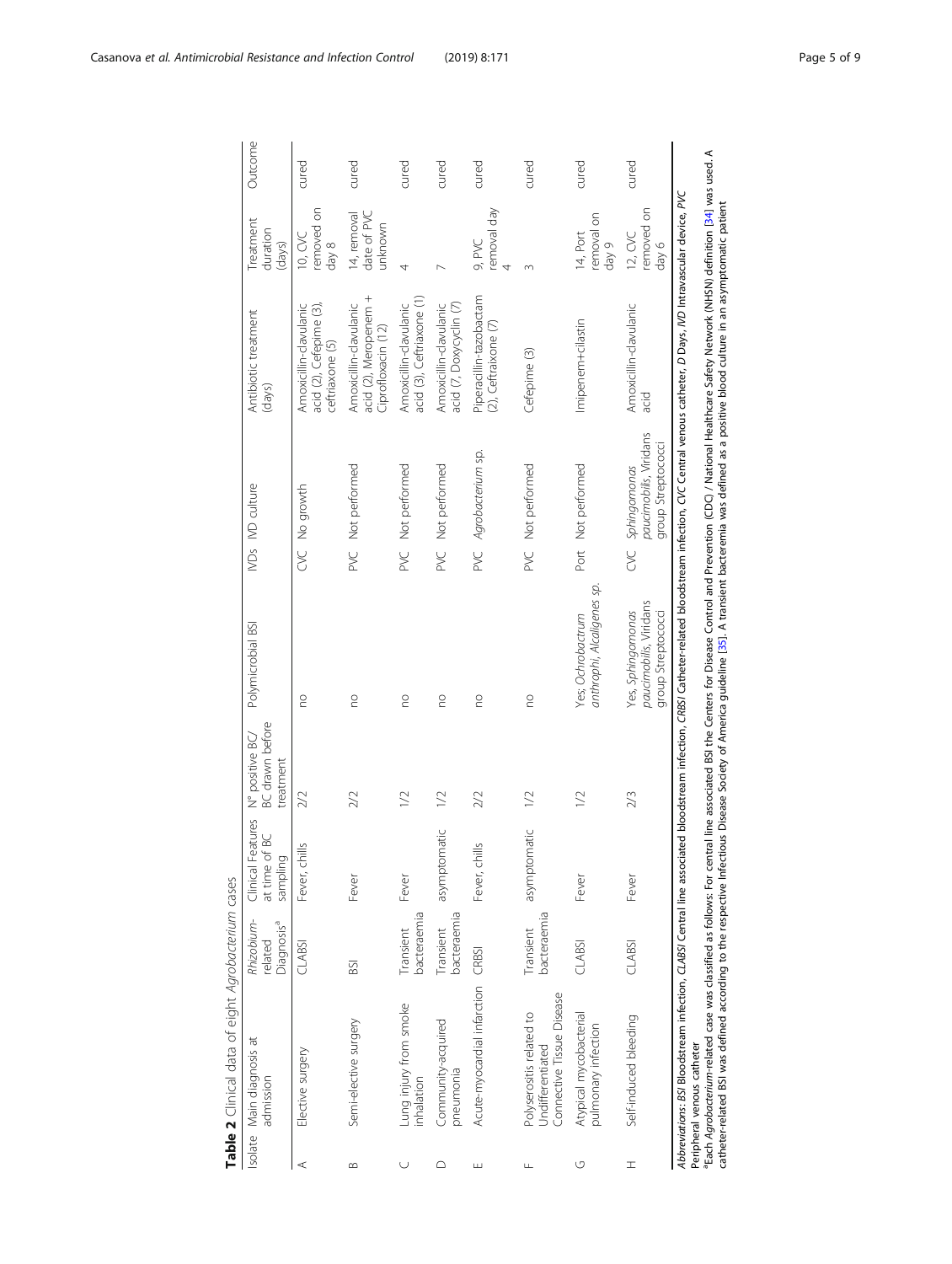<span id="page-5-0"></span>

regarded as contaminants. Members of the genus Agrobacterium are, however, recognized as opportunistic human pathogens, particularly in intravascularly catheterized immunocompromised patients [\[5\]](#page-7-0). As their isolation from clinical specimen occurs relatively infrequently, temporal clustering of cases in our hospital triggered an outbreak investigation. Despite the fact that no Agrobacterium spp. were detected in the contrast medium itself, the epidemiological investigation identified the CT contrast application as the most probable common source of the outbreak. One conceivable transmission pathway is that the pathogen was transferred from the hands of staff to the device and then to the patient. However, the short times to the detection argue for a relatively high inoculum. This would speak for a previous replication in a medium. Since no such medium was found, we must admit that the final transmission mechanism remains unclear. We enforced hand hygiene precautions when handling the CT contrast

medium injections and no further cases have since been detected at our institution.

A limitation of this study was the inability to microbiologically confirm either an environmental or a device contamination. Further, no prospective assessment of blood cultures of all patients undergoing CT injection was performed. This could have been reason for bias – possibly, many more patients were affected but never recognized.

For cluster I the cardiac catheterization laboratory remained a suspected common source because of the semi-open design of the contrast medium injector that was found to pose an infectious risk, similar to the risk previously highlighted in other semi-open devices (e.g., syringes) [[36](#page-8-0)]. The clinical outcome was favorable for all patients, as highlighted in other studies [[8](#page-7-0)], irrespective of the use of different treatment regimens which followed the specific antibiogram.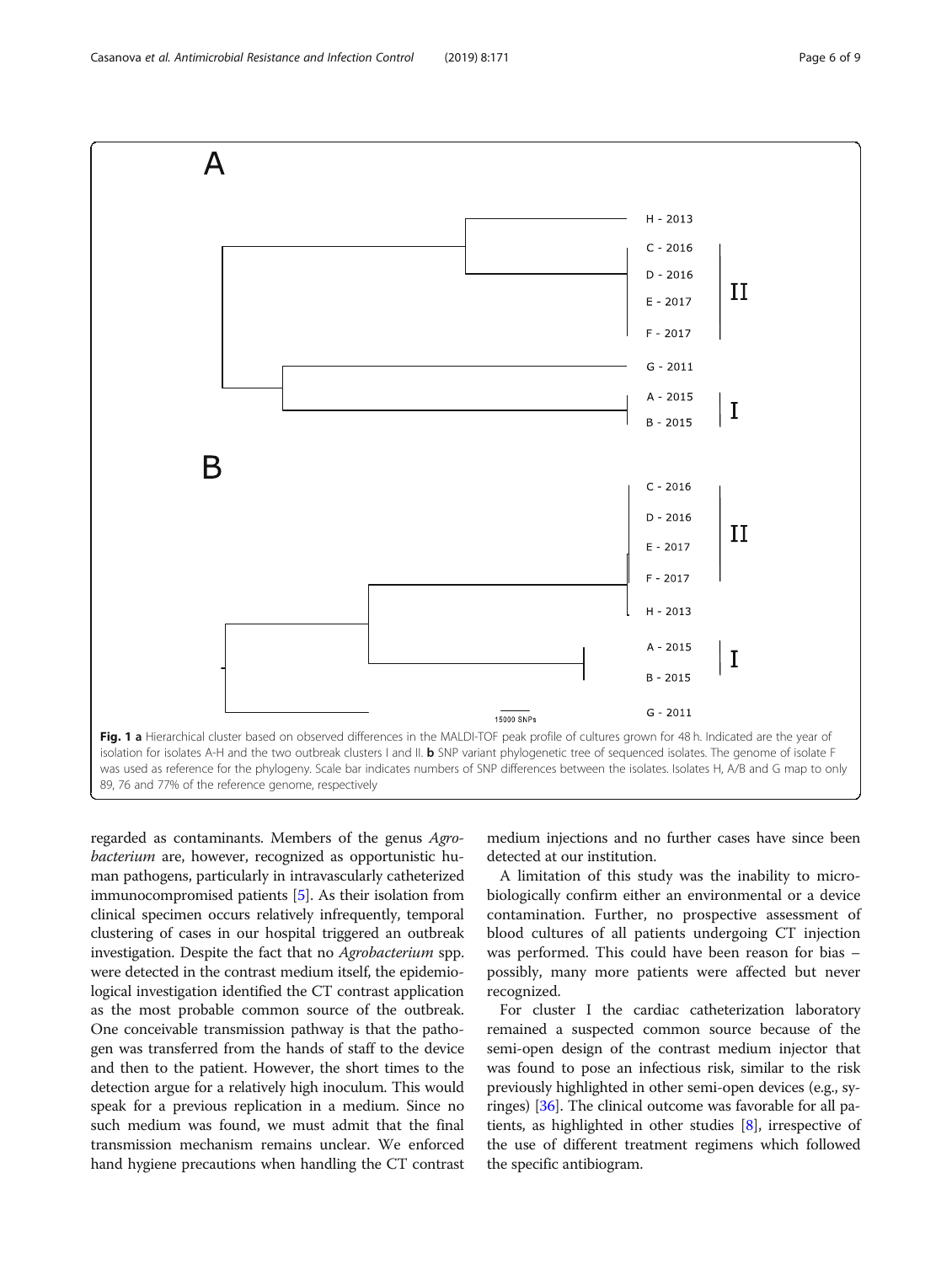<span id="page-6-0"></span>Most isolates described in previous reports on human Agrobacterium infections were identified with conventional methods which do not allow differentiation between the various genomovars. In a large study using multilocus sequence-based analysis, the majority of clinical isolates were found to belong to A. pusense (genomovar G2) which, consequently, was considered as human-associated genomovar [\[37\]](#page-8-0).

In our case series only one of the eight isolates was assigned to A. pusense (Isolate G), whereas the outbreak clusters I and II consisted of A. radiobacter and genomovar G3 strains, respectively. The commercial MALDI-TOF MS database used for the identification of the clinical isolates contains 14 entries for A. radiobacter, one for A. rubi (in the database deposited as "Rhizobium radiobacter" and "Rhizobium rubi") and one for R. tropici. Using the Biotyper software, genomovar G2 and G4 isolates were identified with high confidence levels as "R. radiobacter" (score > 2.2), while genomovar G3 isolates were identified merely to the genus level (score  $> 1.7$  to  $< 2.0$  for "R. radiobacter").

Using MALDI-TOF MS-typing via visual examination of the peak profiles, the three genomovars clearly fell into three clusters (Fig. [1a](#page-5-0)), indicating that an identification of individual genomovars based on MS spectra could be achieved using a well-characterized reference database. Comparison of the spectra with a database generated on the base of putatively ascribed ribosomal protein masses extracted from genomic data [[38\]](#page-8-0) accordingly allowed a genomovar assignment for all eight isolates (Additional file 1: Table S5). An advanced routine identification method for Agrobacterium isolates would in turn lead to a better understanding of the role and prevalence of different Agrobacterium genomovars in human infections.

While WGS is currently replacing PFGE as the "gold standard" for molecular epidemiological typing, a growing number of reports demonstrate the utility of MALDI-TOF MS as a rapid, relatively inexpensive method for outbreak investigation. One concern about this method is the current lack of interpretation guidelines for strain relatedness [\[39\]](#page-8-0) and its lower resolution due to technical limitations. As it is mostly based on the proteome phenotype, which in turn is influenced by horizontal gene transfer of accessory or even ribosomal genes, it does not necessarily reflect evolutionary relatedness. The isolates in our analysis belong to a genus with a high degree of diversity, including in its accessory gene repertoire [\[40\]](#page-8-0). The individual genomovars were thus clearly separated by more than 20 peak differences. Furthermore, discrimination of strains within a genomovar was achieved. Isolate H was isolated more than 3 years before the isolates in cluster II but, interestingly, the patient with this isolate underwent contrast medium injection in the same CT room. The

isolate could clearly be distinguished by a difference of eight MALDI-TOF MS peaks from the other genomovar G3 isolates, which corresponded to a divergence of 2671 SNPs and 11% of the genome in WGS-based typing.

In this report we highlight the use of MALDI-TOF MS as a readily available typing method to recognize hospital outbreaks more rapidly than genome-based methods such as PFGE or WGS. While the current "gold-standard" PFGE or WGS require several days or perhaps longer for rare pathogens, MALDI-TOF MSbased typing can be achieved within a single day. This method may prove to be extremely valuable in ongoing outbreak situations with gram-negative pathogens: elucidating quickly whether newly identified isolates belong to the outbreak cluster or not could greatly help to resolve an outbreak.

#### Conclusion

In conclusion, we report recurrent clusters of Agrobacterium spp. bacteremia likely acquired during CT contrast medium injection in two different CT rooms. Also, we highlight the use of MALDI-TOF MS-based typing as a method for rapid identification of outbreak clusters due to rare pathogens.

#### Additional file

Additional file 1: Table S1. Overview of environmental sampling. Sampling was performed with premoistened (0,9% NaCl) sterile swabs, direct plating of contrast agents (200 μl per sample) and direct wiping of plant material on plates. Plates were incubated at 35 °C in CO2 enriched atmosphere for 6 days. MALDI-TOF MS was used for bacterial identification. **Table S2.** Overview of eight isolates described in this study. The genome datasets are available in the European Nucleotide Archive repository, under Project number PRJEB34002 [[https://www.ebi.ac.uk/ena/data/view/PRJEB34](https://www.ebi.ac.uk/ena/data/view/PRJEB34002) [002](https://www.ebi.ac.uk/ena/data/view/PRJEB34002)]. Table S3. Peak list generated from visual examination of MALDI-TOF spectra of the Isolates A-H. Presence (1) or absence (0) of peaks is indicated at the m/z positions. Potentially double-ionized peaks are indicated with an asterisk (\*); numbers in bold indicate peaks with a signal-to-noise ratio > 10. Table S4. Results of digital DNA:DNA hybridization for isolates F, H, G and B performed against all known Agrobacterium genomospecies. A dDDH value over 70 (<http://ggdc.dsmz.de/;> Formula 2) or ANI value over 95% [\(http://](http://enve-omics.ce.gatech.edu/ani/) [enve-omics.ce.gatech.edu/ani/\)](http://enve-omics.ce.gatech.edu/ani/) indicates the same species. Table S5. Comparison of MALDI-TOF MS spectra with a database generated on the base of putatively ascribed ribosomal protein masses extracted from genomic data.  $G =$  genomospecies. Figure S1. Timeline of clinical, microbiological environmental, and treatment features of the two Index cases (Cluster I). Figure S2. Representative differentiating mass to charge (m/z) peaks. The m/z peak 7882 (\*) is present in isolates C (pink), D (violet), E (light green), F (dark green) and H (orange) – the peak at 7924 m/z (\*\*) is present in isolates A (light blue) and B (dark blue). Both peaks are absent in isolate G (red). Four spectra were recorded for each isolate A-H. Figure S3. (A) Disposable contrast reservoir with the rubber seal (#) in resting position. The potential contaminable zone lies behind the rubber seal (★). (B) The contrast reservoir is filled with contrast media by pushing (1) the rubber-sealed plunger (\*) and pulling it (2) back to resting position. (C) The reservoir is inserted in the injector device system and ready to use. Figure S4. Model highlighting the potentially contaminable area of the reservoir behind the rubber seal  $(\star)$ , for visualization a fluorescent solution was used (A: resting position, B: rubber seal pushed in, C: rubber seal back in resting position). Figure S5. Principal component analysis: Four spectra were recorded for each isolate A-H. Two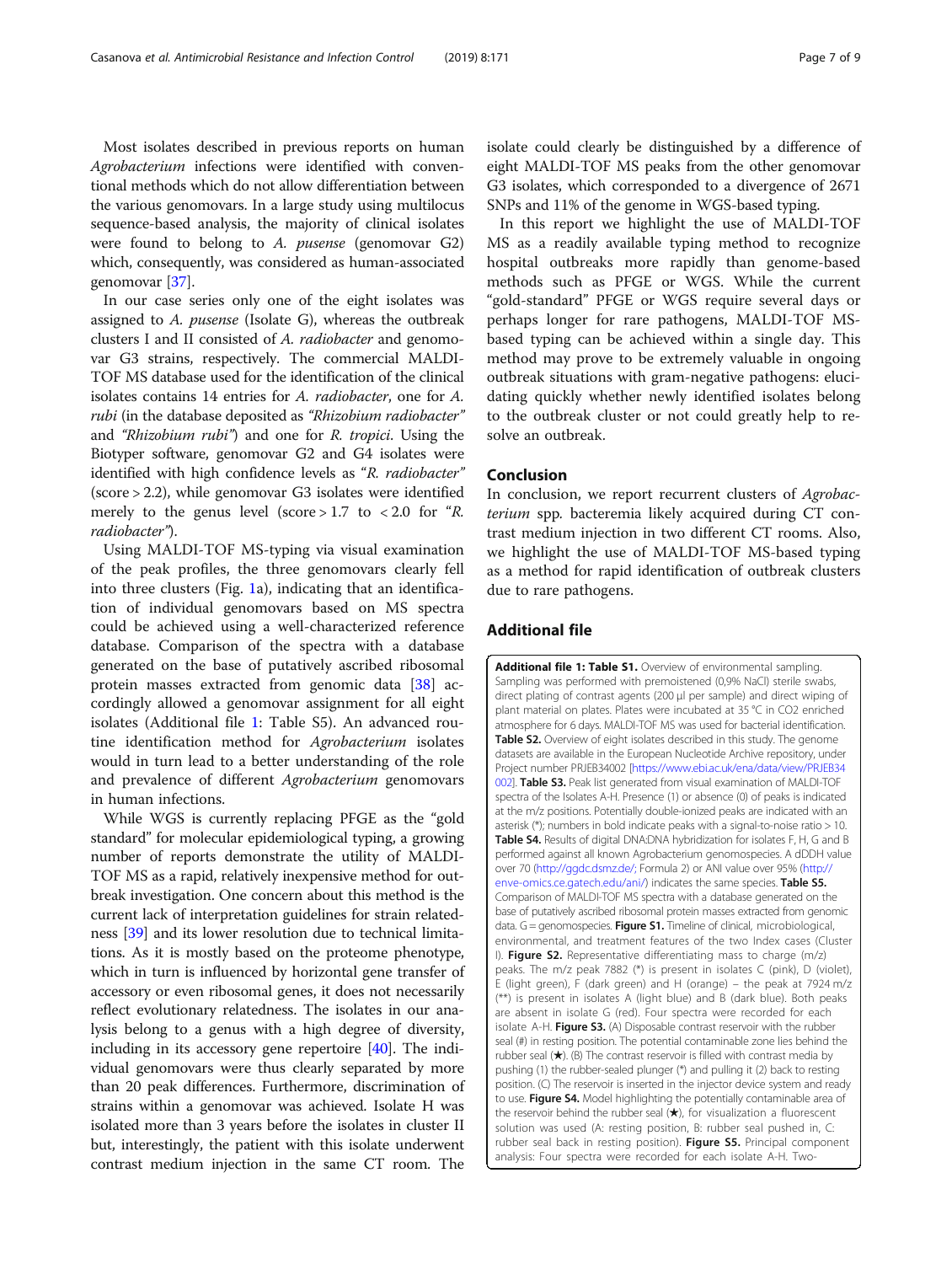<span id="page-7-0"></span>dimensional plot of the first two principal components indicating the two clusters I (isolates A and B) and II (isolates C, D, E and F) and the "unrelated" isolates G and H. Figure S6. PFGE based typing of isolates A-H. The scale indicates the degree of similarity (%) as calculated by dice correlation analysis.

#### Acknowledgments

We would like to thank M. Laguardia, W. Steiger, N. Buetti MD, A. Künzli MD, members of the Infection Control Team, for their assistance and support during the investigation. We appreciate Christoph Hauser, MD, Bern University Hospital for critical discussions on the topic. Lastly, we thank Magdalena Schneider, Clarisse Straub, Elisabeth Schultheiss, Christine Kiessling, and Rosamaria Vesco, all at University Hospital Basel, for excellent technical assistance in PFGE and WGS based typing.

#### Author's contributions

EL, RS, JM, CC, SD, LR and DO conducted epidemiological and clinical investigations. CC, VP, AE and SD performed laboratory analysis and MALDI-TOF MS based typing, HS and AE performed genome-based typing. All authors contributed to the manuscript and agreed on the final version for submission. All authors read and approved the final manuscript.

#### Funding

None.

#### Availability of data and materials

All data generated or analysed during this study are included in this article, its supplementary information files or are available from the corresponding author on reasonable request.

#### Ethics approval

According to current Swiss law, outbreak investigation is considered to be part of quality assurance and is therefore exempt from ethical consent.

#### Consent for publication

Not applicable.

#### Competing interests

The authors declare that they have no competing interests.

#### Author details

<sup>1</sup>Institute for Infectious Diseases, University of Bern, Friedbühlstrasse 51, 3001 Bern, Switzerland. <sup>2</sup>Department of Infectious Diseases, Bern University Hospital, University of Bern, Freiburgstrasse, 3001 Bern, Switzerland. <sup>3</sup>Division of Clinical Microbiology, University Hospital Basel, Basel, Switzerland. <sup>4</sup>Applied Microbiology Research, Department of Biomedicine, University of Basel, Basel, Switzerland. <sup>5</sup>Department of Cardiology, Bern University Hospital, University of Bern, Bern, Switzerland. <sup>6</sup>Department of Radiology, Bern University Hospital, University of Bern, Bern, Switzerland. <sup>7</sup>Mabritec AG, Riehen, Switzerland.

#### Received: 12 July 2019 Accepted: 1 October 2019 Published online: 04 November 2019

#### References

- 1. Mastroianni A, Coronado O, Nanetti A, Manfredi R, Chiodo F. Agrobacterium radiobacter pneumonia in a patient with HIV infection. Eur J Clin Microbiol Infect Dis. 1996;15:960–3.
- Detrait M, D'Hondt L, André M, Lonchay C, Holemans X, Maton JP, et al. Agrobacterium radiobacter bacteremia in oncologic and geriatric patients: presentation of two cases and review of the literature. Int J Infect Dis. 2008; 12:e7–10.
- 3. Kaselitz TB, Hariadi NI, LiPuma JJ, Weinberg JB. Rhizobium radiobacter bacteremia in a neonate. Infection. 2012;40:437–9.
- 4. Chen C-Y, Hansen KS, Hansen LK. Rhizobium radiobacter as an opportunistic pathogen in central venous catheter-associated bloodstream infection: case report and review. J Hosp Infect. 2008;68:203–7.
- Paphitou NI, Rolston KVI. Catheter-related bacteremia caused by agrobacterium radiobacter in a cancer patient: case report and literature review. Infection. 2003;31:421–4.
- 6. Pascart T, Ducoulombier V, Budzik JF, Dehecq E, Houvenagel E. Spondylodiscitis due to rhizobium radiobacter. Médecine Mal Infect. 2015; 45:181–2.
- 7. Moreau-Gaudry V, Chiquet C, Boisset S, Croize J, Benito Y, Cornut PL, et al. Three cases of post-cataract surgery Endophthalmitis due to rhizobium (agrobacterium) radiobacter. J Clin Microbiol. 2012;50:1487–90.
- 8. Lai C-C, Teng L-J, Hsueh P-R, Yuan A, Tsai K-C, Tang J-L, et al. Clinical and microbiological characteristics of rhizobium radiobacter infections. Clin Infect Dis. 2004;38:149–53.
- 9. Guerra NC, Nobre A, Cravino J. Native mitral valve endocarditis due to rhizobium Radiobacter - first case report. Rev Port Cir Cardio-Torácica E Vasc. 2013;20:203–5.
- 10. Plotkin GR. Agrobacterium radiobacter prosthetic valve endocarditis. Ann Intern Med. 1980;93:839–40.
- 11. Giammanco GM, Pignato S, Santangelo C, Grimont PAD, Grimont F, Giammanco G. Molecular typing of agrobacterium species isolates from catheter-related bloodstream infections. Infect Control Hosp Epidemiol. 2004;25:885–7.
- 12. Rogues AM, Sarlangue J, de Barbeyrac B, Doerman HP, Helmer C, Labadie JC, et al. Agrobacterium radiobacter as a cause of pseudobacteremia. Infect Control Hosp Epidemiol. 1999;20:345–7.
- 13. Pillonetto M, Arend L, Gomes SMT, Oliveira MAA, Timm LN, Martins AF, et al. Molecular investigation of isolates from a multistate polymicrobial outbreak associated with contaminated total parenteral nutrition in Brazil. BMC Infect Dis. 2018;18:397.
- 14. Farrand SK, Van Berkum PB, Oger P. Agrobacterium is a definable genus of the family Rhizobiaceae. Int J Syst Evol Microbiol. 2003;53:1681–7.
- 15. Young JM, Kuykendall LD, Martínez-Romero E, Kerr A, Sawada H. Classification and nomenclature of agrobacterium and rhizobium. Int J Syst Evol Microbiol. 2003;53:1689–95.
- 16. Ormeño-Orrillo E, Servín-Garcidueñas LE, Rogel MA, González V, Peralta H, Mora J, et al. Taxonomy of rhizobia and agrobacteria from the Rhizobiaceae family in light of genomics. Syst Appl Microbiol. 2015;38:287–91.
- 17. de Lajudie PM, Young JPW. International committee on systematics of prokaryotes Subcommittee for the Taxonomy of rhizobium and agrobacterium minutes of the meeting, Budapest, 25 august 2016. Int J Syst Evol Microbiol. 2017;67:2485–94.
- 18. Mousavi SA, Willems A, Nesme X, de Lajudie P, Lindström K. Revised phylogeny of Rhizobiaceae: proposal of the delineation of Pararhizobium gen. Nov., and 13 new species combinations. Syst Appl Microbiol. 2015;38:84–90.
- 19. Tindall BJ. Agrobacterium radiobacter (Beijerinck and van Delden 1902) conn 1942 has priority over agrobacterium tumefaciens (smith and Townsend 1907) conn 1942 when the two are treated as members of the same species based on the principle of priority and rule 23a, note 1 as applied to the corresponding specific epithets. Opinion 94. Judicial Commission of the International Committee on systematics of prokaryotes. Int J Syst Evol Microbiol. 2014;64:3590–2.
- 20. Mafakheri H, Taghavi SM, Puławska J, de Lajudie P, Lassalle F, Osdaghi E. Two Novel Genomospecies in the Agrobacterium tumefaciens Species Complex Associated with Rose Crown Gall. Phytopathology. 2019. [https://](https://doi.org/10.1094/PHYTO-05-19-0178-R) [doi.org/10.1094/PHYTO-05-19-0178-R](https://doi.org/10.1094/PHYTO-05-19-0178-R)
- 21. Sabat AJ, Budimir A, Nashev D, Sá-Leão R, J m v D, Laurent F, et al. Overview of molecular typing methods for outbreak detection and epidemiological surveillance. Euro Surveill. 2013;18:20380.
- 22. Rossen JWA, Friedrich AW, Moran-Gilad J, ESCMID study Group for Genomic and Molecular Diagnostics (ESGMD). Practical issues in implementing whole-genome-sequencing in routine diagnostic microbiology. Clin Microbiol Infect. 2018;24:355–60.
- 23. Egli A, Tschudin-Sutter S, Oberle M, Goldenberger D, Frei R, Widmer AF. Matrixassisted laser desorption/ionization time of flight mass-spectrometry (MALDI-TOF MS) based typing of extended-spectrum β-lactamase producing E. coli--a novel tool for real-time outbreak investigation. PloS One. 2015;10:e0120624.
- 24. Schlebusch S, Price GR, Hinds S, Nourse C, Schooneveldt JM, Tilse MH, et al. First outbreak of PVL-positive nonmultiresistant MRSA in a neonatal ICU in Australia: comparison of MALDI-TOF and SNP-plus-binary gene typing. Eur J Clin Microbiol Infect Dis. 2010;29:1311–4.
- 25. Verroken A, Bauraing C, Deplano A, Bogaerts P, Huang D, Wauters G, et al. Epidemiological investigation of a nosocomial outbreak of multidrugresistant Corynebacterium striatum at one Belgian university hospital. Clin Microbiol Infect. 2014;20:44–50.